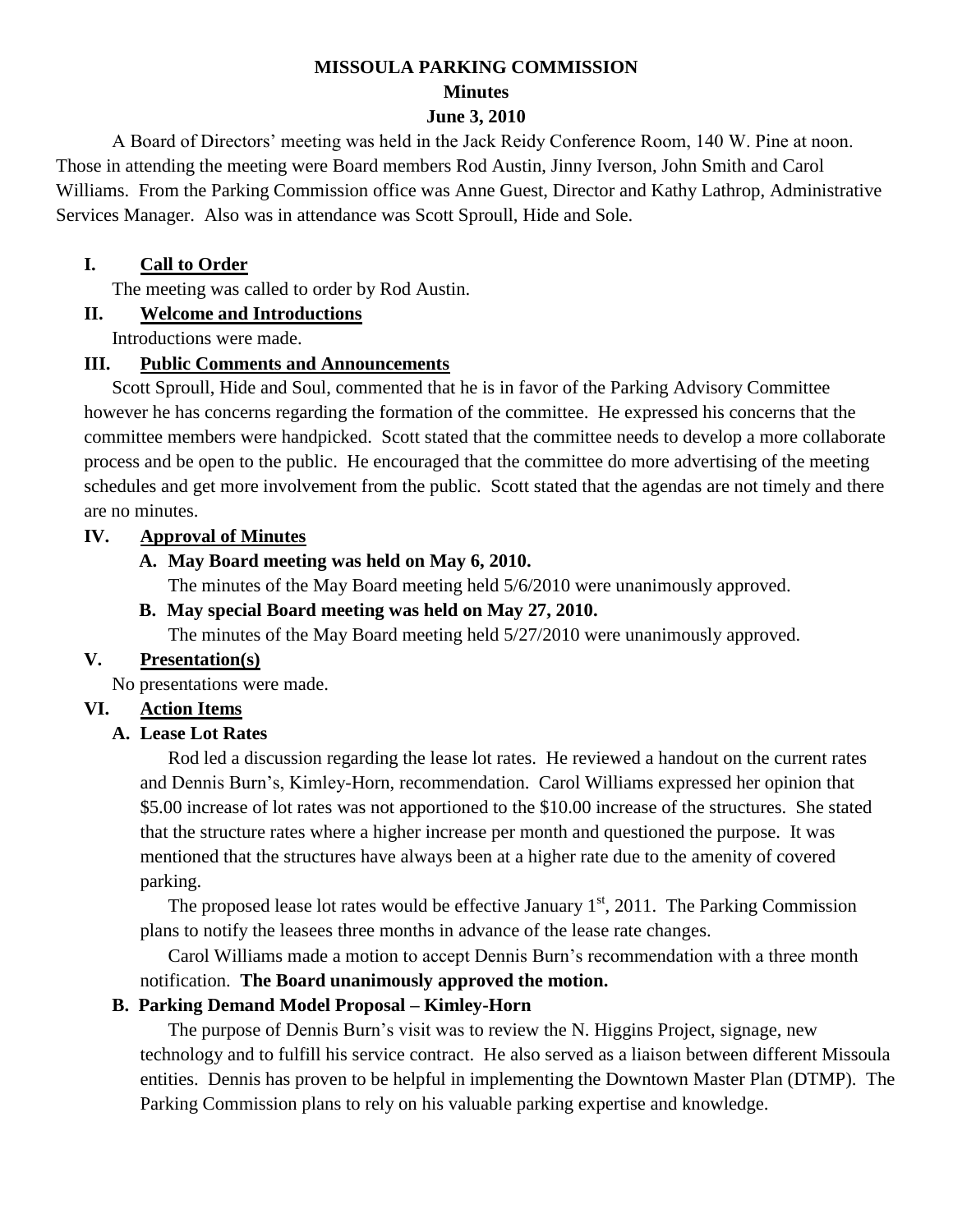It was questioned as to purpose of Dennis' visit and the costs associated with it. As to the purpose, it was discussed above. The cost of Dennis' visits is an administrative cost associated with implementing the DTMP.

It was mentioned that all of the meters downtown will need to be replaced eventually. The N. Higgins Project will be considered as a pilot project. However, there are big issues that need to be addressed i.e. cellular service, effectiveness and connectivity issues. During this process the parking spaces will also need to be readjusted.

The installation of the new technology on N. Higgins is expected to be completed by the end of August 2010. The project is estimated to be finished September 2010.

#### **C. Parking Advisory Committee – Rod Austin**

On 5-25-10, the Mayor received a citizen complaint that there were no agendas and minutes taken at the Parking Commission Advisory Committee (PCAC) meetings and that the members of the PCAC were individually selected by the Parking Commission. The Mayor and Jim Nugent requested that the Parking Commission post agendas and minutes on the City's website and that this procedure should continue for all further PCAC meetings. Rod recommended that the PCAC comply with the request. It was also determined that the Mayor's approval is not required for appointing members to the committee. The PCAC members were selected by the agency they represent – not by the Parking Commission.

Rod Austin stated that there was no referral in the Task Report regarding the creation of a Parking Advisory Committee as previously thought. His original reaction was to disband the committee when Scott Sproull brought his concerns and criticisms to City Hall. Rod stated that at no time he and/or the Board felt that the committee would bring such great adversity. After further thought Rod stated that he felt that the committee was providing the Board with valuable information, suggestions and that the committee should continue its process. He said that if the City Attorney's Office requests that the committee post agendas and minutes than that should not be a problem for future meetings.

The PCAC has evolved since its inception. The original concept was to have a diverse group that conducted research and informally report to the Board. Invitation letters were sent out to various entities that outlined the committee objective and requested the they choose a representative.

A comment was addressed as to the effect that PCAC had a predetermined agenda which was addressed by Rod. Technically the PCAC meetings did have a predetermined agenda due to the fact that the meetings were addressing issues from the DTMP. The meetings are run by Rod and everyone has the ability to comment and input on topics. The meetings allow participants to state their opinion and get involved with the meeting.

Jinny Iverson brought up the topic of Dennis Burn's letter that was addressed to the Mayor and City Attorney regarding the PCAC. She expressed concern on how the situation was handled and preferred that the concerned party(ies) could have handled things differently.

The name has been changed to Parking Commission Advisory Committee (PCAC) due to a conflict in names from another City committee.

#### **D. Lease Lot Wait List policy**

Anne stated that the lease lot wait list numbers are skewed because the same people are on multiple wait lists. Currently, the lists are so extensive that the Parking Commission is not accepting any new individuals. As new lease lots and structures become available the Parking Commission would like to have a clear and fair plan in place issuing lease spaces.